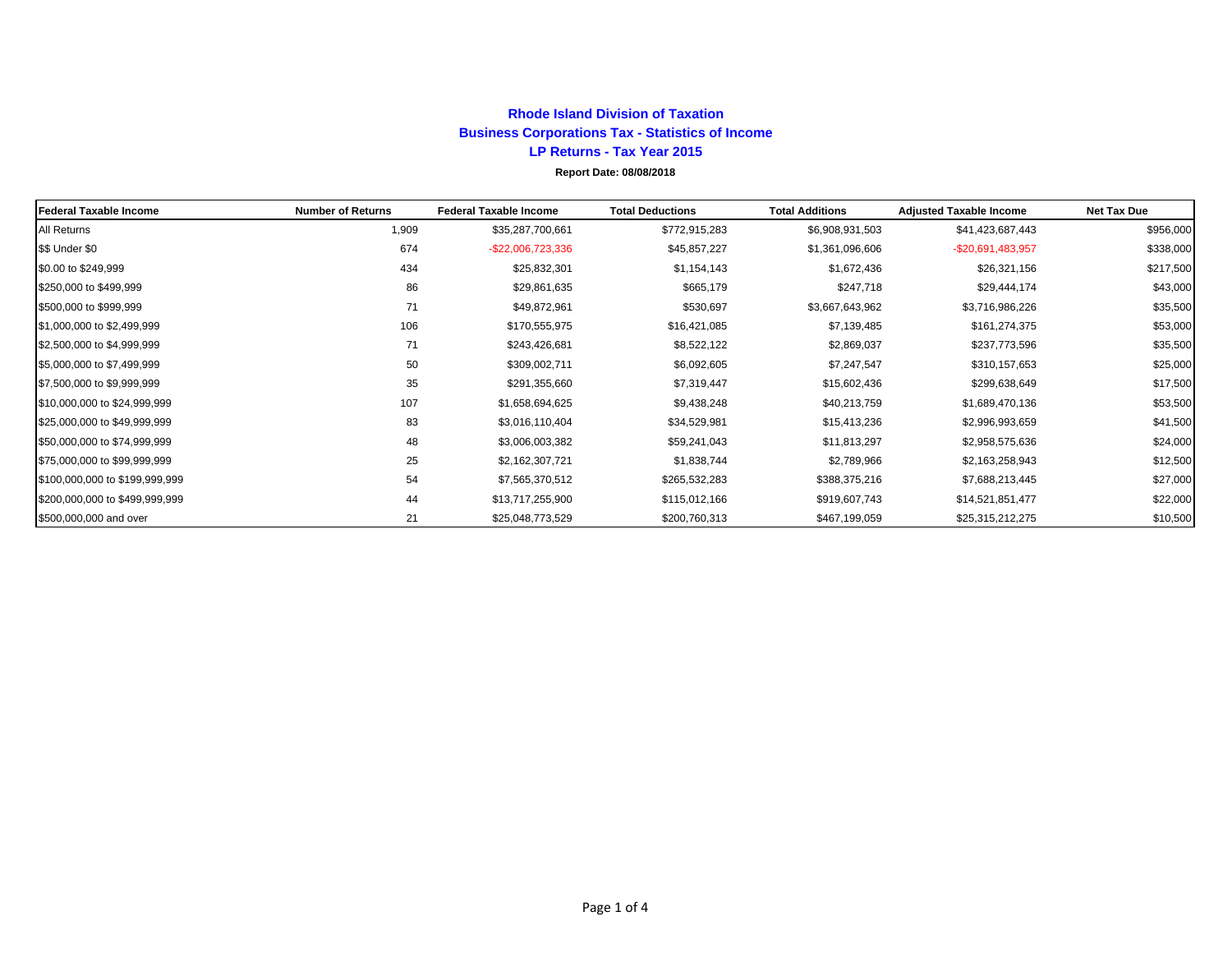## **Rhode Island Division of Taxation Business Corporations Tax - Statistics of Income LP Returns - Deductions from Federal Taxable Income - Tax Year 2015 Report Date: 08/08/2018**

|                                | Number of      | <b>Exempt Dividends and Interest</b> |               | <b>Bonus Depreciation and Sec 179</b> |               | <b>Discharge of Indebtedness</b> |             |
|--------------------------------|----------------|--------------------------------------|---------------|---------------------------------------|---------------|----------------------------------|-------------|
| l Federal Taxable Income       | <b>Returns</b> | Count                                | Amount        | Count                                 | Amount        | Count                            | Amount      |
| All Returns                    | 1,909          | 131                                  | \$105,054,639 | 409                                   | \$658,371,456 | 3                                | \$8,948,843 |
| \$\$ Under \$0                 | 674            | 17                                   | \$383,285     | 136                                   | \$45,473,942  |                                  | \$0         |
| \$0.00 to \$249,999            | 434            | 19                                   | \$258,977     | 94                                    | \$895,166     | $\Omega$                         | \$0         |
| \$250,000 to \$499,999         | 86             | $\overline{2}$                       | \$1,102       | 28                                    | \$664,077     | 0                                | \$0         |
| \$500,000 to \$999,999         | 71             | 2                                    | \$28,383      | 15                                    | \$502,314     | 0                                | \$0         |
| \$1,000,000 to \$2,499,999     | 106            | 11                                   | \$2,852,496   | 38                                    | \$13,568,589  | $\mathbf 0$                      | \$0         |
| \$2,500,000 to \$4,999,999     | 71             | 8                                    | \$2,204,461   | 17                                    | \$6,317,661   | 0                                | \$0         |
| \$5,000,000 to \$7,499,999     | 50             | 3                                    | \$151         | 13                                    | \$6,092,454   | $\Omega$                         | \$0         |
| \$7,500,000 to \$9,999,999     | 35             | 2                                    | \$991         | 5                                     | \$7,318,456   | 0                                | \$0         |
| \$10,000,000 to \$24,999,999   | 107            | 12                                   | \$118,907     | 17                                    | \$7,957,882   |                                  | \$821,114   |
| \$25,000,000 to \$49,999,999   | 83             | 10                                   | \$369,547     | 14                                    | \$34,160,434  | 0                                | \$0         |
| \$50,000,000 to \$74,999,999   | 48             | 10                                   | \$52,659,448  | 4                                     | \$6,581,595   | 0                                | \$0         |
| \$75,000,000 to \$99,999,999   | 25             | 7                                    | \$1,834,262   | 4                                     | \$4,482       | $\Omega$                         | \$0         |
| \$100,000,000 to \$199,999,999 | 54             | 8                                    | \$5,857,858   | 11                                    | \$259,674,425 | 0                                | \$0         |
| \$200,000,000 to \$499,999,999 | 44             | 13                                   | \$22,367,303  | 8                                     | \$84,517,134  |                                  | \$8,127,729 |
| \$500,000,000 and over         | 21             |                                      | \$16,117,468  | 5                                     | \$184,642,845 | 0                                | \$0         |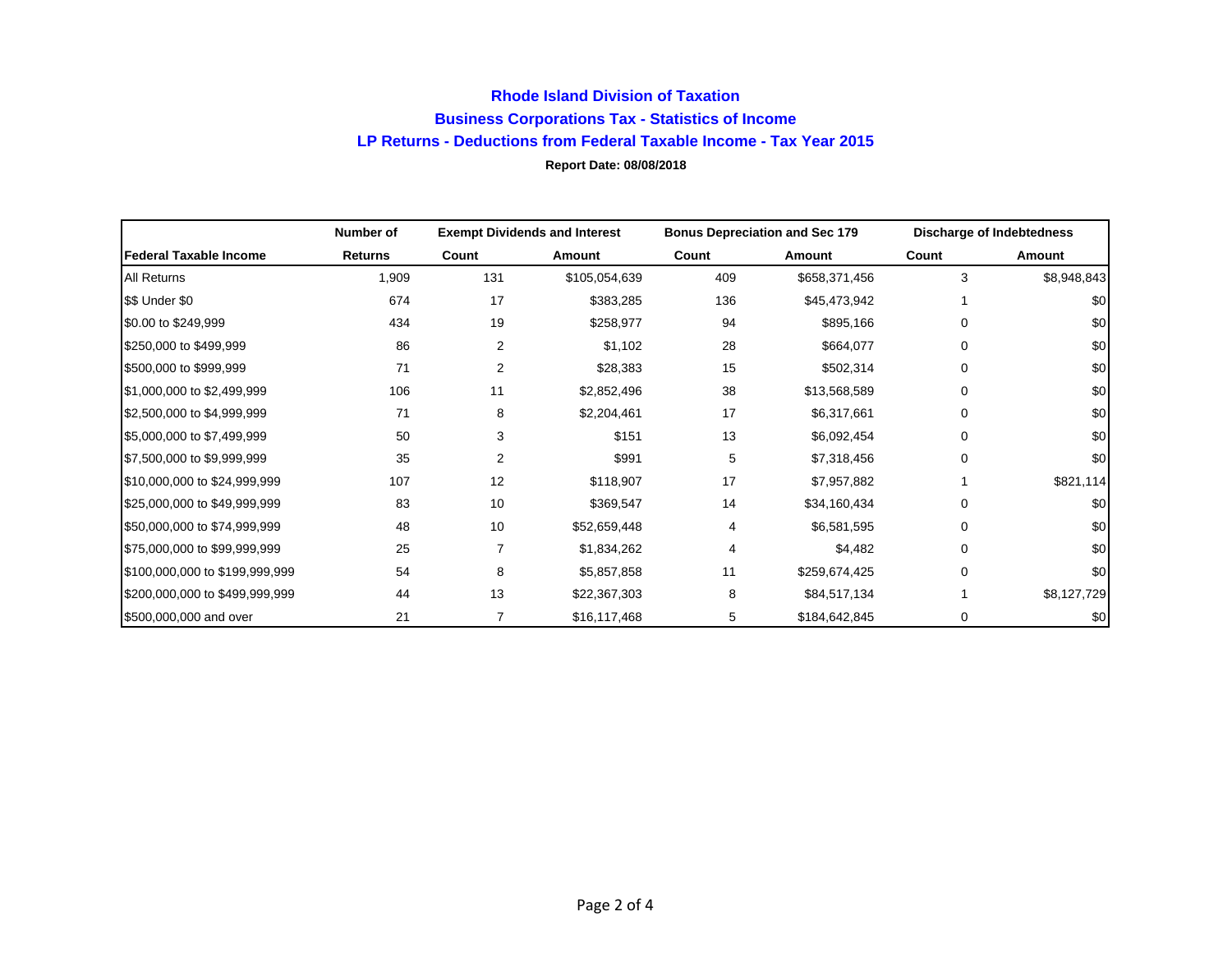## **Rhode Island Division of Taxation Business Corporations Tax - Statistics of Income LP Returns - Additions to Federal Taxable Income - Tax Year 2015 Report Date: 08/08/2018**

|                                | Number of      |                | <b>Interest Income</b> |       | <b>Bonus Depreciation and Sec 179</b> |
|--------------------------------|----------------|----------------|------------------------|-------|---------------------------------------|
| <b>Federal Taxable Income</b>  | <b>Returns</b> | Count          | Amount                 | Count | Amount                                |
| All Returns                    | 1,909          | 137            | \$169,162,600          | 277   | \$3,064,237,213                       |
| \$\$ Under \$0                 | 674            | 16             | \$820,405              | 91    | \$1,358,650,976                       |
| \$0.00 to \$249,999            | 434            | 37             | \$843,738              | 52    | \$828,698                             |
| \$250,000 to \$499,999         | 86             | 4              | \$151,460              | 9     | \$96,258                              |
| \$500,000 to \$999,999         | 71             | 2              | \$85,513               | 11    | \$738,649                             |
| \$1,000,000 to \$2,499,999     | 106            | 8              | \$1,095,494            | 27    | \$6,043,991                           |
| \$2,500,000 to \$4,999,999     | 71             | 9              | \$631,801              | 8     | \$2,197,054                           |
| \$5,000,000 to \$7,499,999     | 50             | 4              | \$47,906               | 9     | \$6,847,303                           |
| \$7,500,000 to \$9,999,999     | 35             | $\overline{2}$ | \$15                   | 4     | \$15,602,421                          |
| \$10,000,000 to \$24,999,999   | 107            | 13             | \$1,093,268            | 20    | \$39,021,668                          |
| \$25,000,000 to \$49,999,999   | 83             | 7              | \$13,960               | 10    | \$15,399,276                          |
| \$50,000,000 to \$74,999,999   | 48             | 6              | \$2,516,632            | 5     | \$9,296,665                           |
| \$75,000,000 to \$99,999,999   | 25             | 6              | \$1,159,852            | 5     | \$1,630,114                           |
| \$100,000,000 to \$199,999,999 | 54             | 6              | \$704,428              | 9     | \$387,670,788                         |
| \$200,000,000 to \$499,999,999 | 44             | 11             | \$40,491,669           | 9     | \$872,520,752                         |
| \$500,000,000 and over         | 21             | 6              | \$119,506,459          | 8     | \$347,692,600                         |